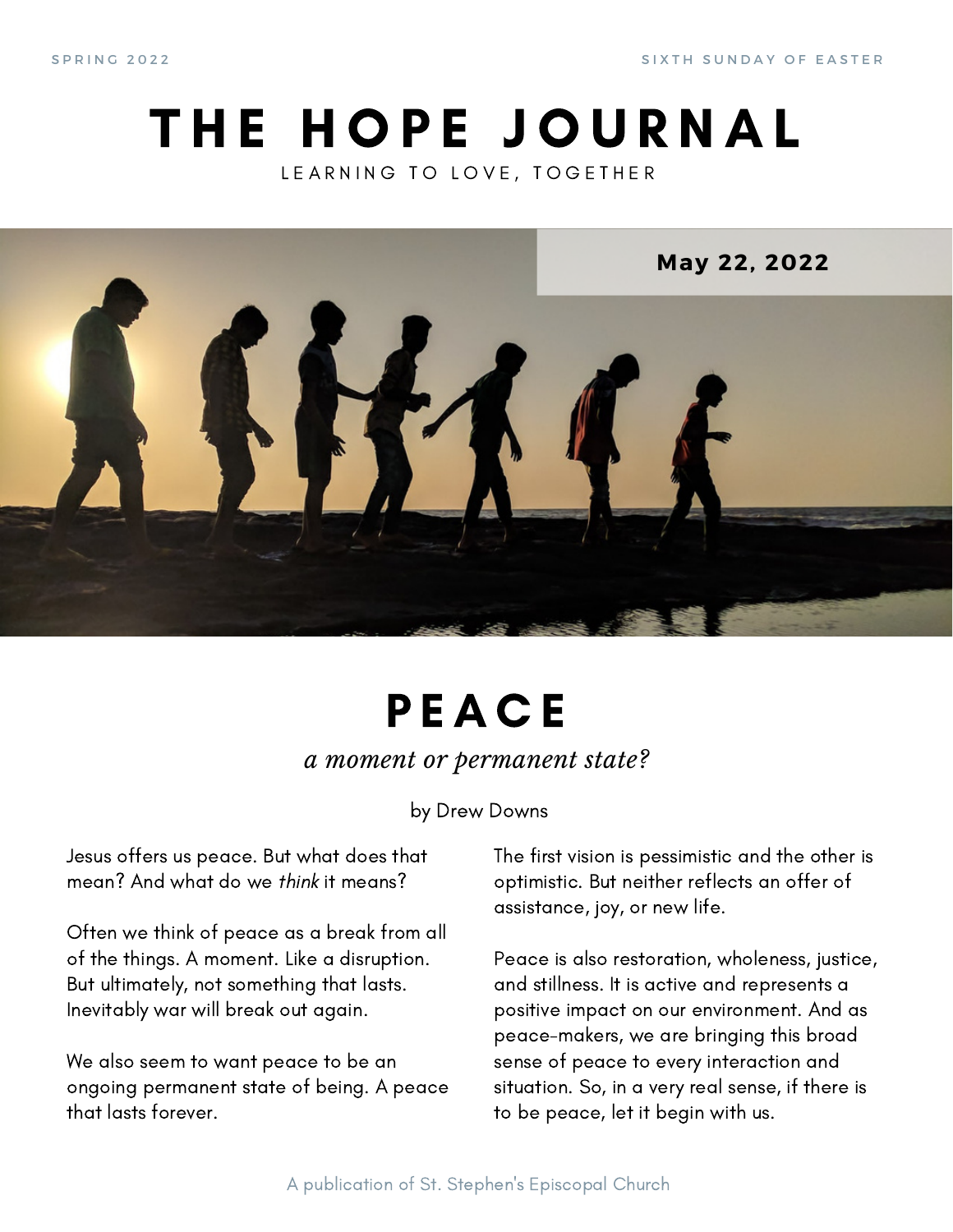## EASTER

*Spring 2022*

### WHAT'S GOING ON

*"You know we've got to find a way To bring some loving here today*". -Marvin Gaye

Disciples, Apostles, and Saints!

This Sunday marks a special ecumenical moment for St. Stephen's! We are hosting the Highpoint Youth Group's Youth Sunday at our 10:00 service.

Youth from St. Stephen's will be joining with youth from Central Presbyterian, Centenary United Methodist, and Unity Presbyterian to lead our regular worship. They will preside, read the lesson, lead the music, and preach!

What is most exciting for me is that we should see this as **normal**.

In our tradition the role of leading worship is extended to everyone. There is nothing which prevents it. But we also love our structure and our orders. So, out of habit and a sense of stability, we get used to the priest leading worship...pretty much all of the time.

But the primary role of the priest is sacramental. Pretty much the only thing I'm allowed to do that others can't is the Eucharist. And even that, it is precisely the blessing of the elements. That's really it.

However, for the sake of consistency and skilled execution, we all appreciate that we can rely on "the one with the collar" to do it. But this isn't the only way.

I'm delighted to share the lead with these talented youth and encourage us all to be mindful of our own skill and opportunity to lead.

> With love, Drew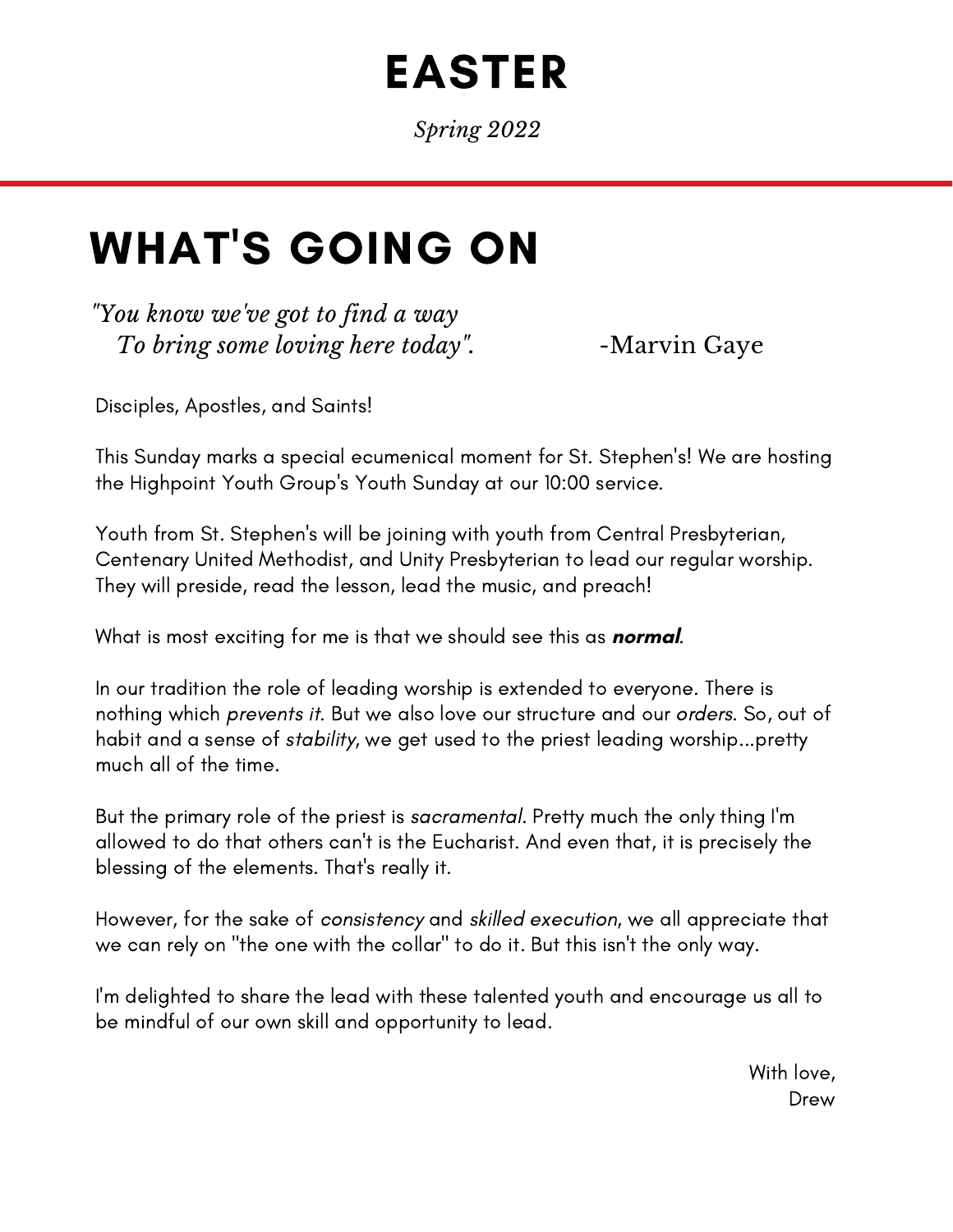## EASTER

*Spring 2022*

## FOR SUNDAY

*Sixth Sunday of Easter*

May 22, 2022

#### Collect

O God, you have prepared for those who love you such good things as surpass our understanding: Pour into our hearts such love towards you, that we, loving you in all things and above all things, may obtain your promises, which exceed all that we can desire; through Jesus Christ our Lord, who lives and reigns with you and the Holy Spirit, one God, for ever and ever.

Amen.

#### Reading

From John 14:23-29

"I do not give to you as the world gives."

#### Reflection

Jesus is leaving. He tells them he's going to hit the road. But they shouldn't worry, because the Spirit is coming. Promise.

For us, this is awesome news. We are down for the Spirit showing up and making her presence known! But for those in the room, around that table, eating the last supper with Jesus, it doesn't strike me that this would be all that comforting. When your loved one is leaving, no amount of "I got you this going away present" is going to really comfort you.

In this way, the line "I do not give to you as the world gives" is all the more striking. He is giving us something, but we must change our expectations about it.